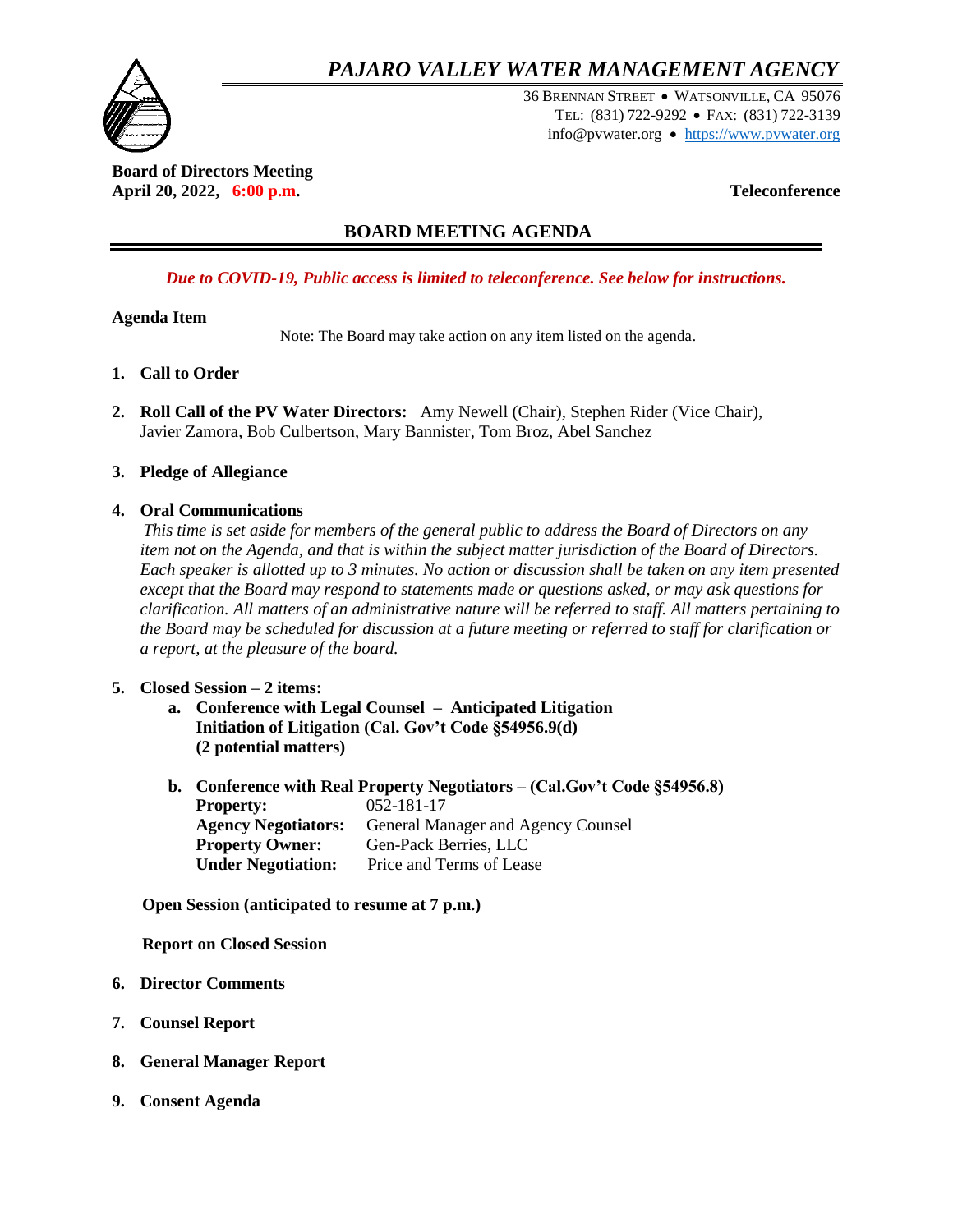#### **PV Water Board of Directors Meeting Agenda April 20, 2022**

*All items appearing on the Consent Agenda are recommended actions which are considered to be routine and will be acted upon as one consensus motion. Any items removed will be considered immediately after the consensus motion. The Board Chair will allow public input prior to the approval of the Consent Agenda.* 

- A. Adopt Resolution 2022-09 Re-Authorizing Remote Teleconference Meeting of the Legislative Bodies of the Pajaro Valley Water Management Agency Pursuant to Brown Act Provisions
- B. Approve March 16, 2022 Minutes
- C. Approve Financial Reports
- D. Approve Proposed Increases to Residential Water Conservation Rebates
- E. Approve Staff Recommendation Regarding Upgrades to Blend Well 1 and Blend Well 2
- F. Approve Agreement with Diaz Roofing for Installation and Roof Repair Work at PV Water Office, 36 Brennan Street, Watsonville
	- 1. Introduction by staff
	- 2. Questions from Board
	- 3. Public comment
	- 4. Board discussion and deliberations
	- 5. Board action

### **10. Informational Items**

- A. Receive Presentation from Soquel Creek Water District General Manager, Ron Duncan
- B. Receive Basin Management Plan Implementation Update

### **11. Discussion and/or Action Items**

- A. Consider Approval of Preliminary Budget for Fiscal Year Ending June 30, 2023
	- 1. Introduction by staff
	- 2. Questions from Board
	- 3. Public comment
	- 4. Board discussion and deliberation
	- 5. Board action
- B. Consider Adopting Resolution 2022-10, Proclaiming May 2022 "Water Awareness Month"
	- 1. Introduction of staff
	- 2. Questions from Board
	- 3. Public comment
	- 4. Board discussion and deliberation
	- 5. Board action
- C. Consider Appointing a Board Member to Serve on the Santa Cruz County Drought Response Working Group, in response to Senate Bill 552
	- 1. Introduction by staff
	- 2. Questions from Board
	- 3. Public comment
	- 4. Board discussion and deliberation
	- 5. Board action

#### **12. Monthly Reports/Presentations**

- A. Facility Operations Report
	- 1. Receive 2022 Supplemental Water Production Monthly Summary Report
- B. Board Committee Reports available at [www.pvwater.org](http://www.pvwater.org/)
- C. Public Outreach Update

#### **13. Correspondence**